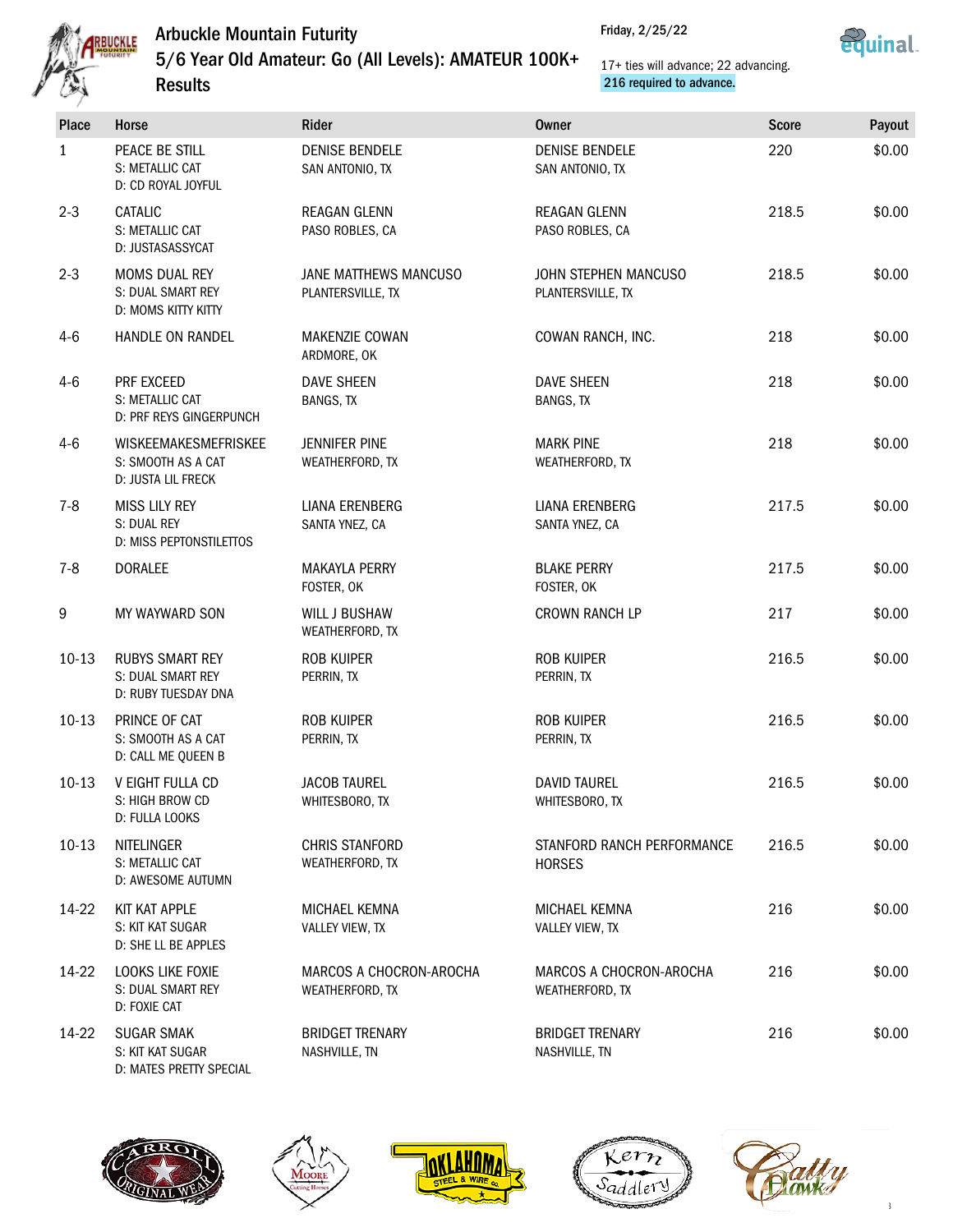

5/6 Year Old Amateur: Go (All Levels): AMATEUR 100K+ Results





17+ ties will advance; 22 advancing. 216 required to advance.

Friday, 2/25/22

| ومرسطتيها |                                                                            |                                                   |                                                   |              |        |  |
|-----------|----------------------------------------------------------------------------|---------------------------------------------------|---------------------------------------------------|--------------|--------|--|
| Place     | Horse                                                                      | Rider                                             | <b>Owner</b>                                      | <b>Score</b> | Payout |  |
| 14-22     | <b>NITREYIOUS</b><br>S: METALLIC CAT<br><b>D: CHERREY</b>                  | <b>REYLY PLENDL</b><br>KINGSLEY, IA               | REGAN & REYLY PLENDL PARTNRSHP                    | 216          | \$0.00 |  |
| 14-22     | TELES WHERE YOU ITCH                                                       | <b>MICHAEL KEMNA</b><br>VALLEY VIEW, TX           | <b>MICHAEL KEMNA</b><br>VALLEY VIEW, TX           | 216          | \$0.00 |  |
| 14-22     | <b>AVA REY</b><br>S: DUAL REY<br>D: KWACKIN CAT                            | <b>WILL J BUSHAW</b><br>WEATHERFORD, TX           | <b>CROWN RANCH LP</b>                             | 216          | \$0.00 |  |
| 14-22     | <b>REYS YOUR BROW</b><br>S: HIGH BROW CAT<br>D: TOOTSIE REY                | <b>CHRISTINA HUNTLEY</b><br>WEATHERFORD, TX       | EJ HUNTLEY<br>WEATHERFORD, TX                     | 216          | \$0.00 |  |
| 14-22     | <b>BLACKS MY STYLE</b><br>S: SMOOTH TALKIN STYLE<br>D: SS BLACKS LIL KITTY | <b>KRIS KAZARIAN</b><br>ROLLING HILLS ESTATES, CA | <b>KRIS KAZARIAN</b><br>ROLLING HILLS ESTATES, CA | 216          | \$0.00 |  |
| 14-22     | <b>TEXAS TUXXEDO</b><br>S: ONCE IN A BLU BOON<br>D: LIL PUMA               | DEBORAH S HEROLD<br>WEST POINT, IA                | DEBORAH S HEROLD<br>WEST POINT, IA                | 216          | \$0.00 |  |
|           |                                                                            | Requires: 216 to advance.                         |                                                   |              |        |  |
| 23-25     | <b>ROYALTY ROGERS</b><br>S: ONE TIME ROYALTY<br>D: CECILIA DUAL            | <b>SANDRA MCBRIDE</b><br>AZLE, TX                 | SANDRA MCBRIDE<br>AZLE, TX                        | 215.5        | \$0.00 |  |
| 23-25     | <b>KAT PLAY</b><br>S: KIT KAT SUGAR<br>D: NQH SHADOW PLAY                  | <b>HAL HARVEY KEENE</b><br>WEATHERFORD, TX        | HAL HARVEY KEENE<br>WEATHERFORD, TX               | 215.5        | \$0.00 |  |
| 23-25     | <b>HASHTAG METALLIC</b><br>S: METALLIC CAT<br>D: SHES PLAYIN TAG           | <b>TOM WILLIAMS</b><br>HALEYVILLE, AL             | <b>TOM WILLIAMS</b><br>HALEYVILLE, AL             | 215.5        | \$0.00 |  |
| 26-27     | SWEETTHANGSWILDCHILD                                                       | <b>TYE BACA</b><br>VEGA, TX                       | <b>TYE BACA</b><br>VEGA, TX                       | 215          | \$0.00 |  |
| 26-27     | PLAYED IT SMOOTH<br>S: SMOOTH AS A CAT<br>D: JAZZY LIT CHOICE              | JAMES E HOOPER<br>DECATUR, AL                     | JAMES E HOOPER<br>DECATUR, AL                     | 215          | \$0.00 |  |
| 28-29     | SHE ONLY SHOOTS ONCE                                                       | LON GOFF<br>SPRINGFIELD, MO                       | LON GOFF<br>SPRINGFIELD, MO                       | 214.5        | \$0.00 |  |
| 28-29     | <b>BABY TALK</b><br>S: SMOOTH TALKIN STYLE<br>D: SPECIAL NU BABY           | <b>GARY A BARKER</b><br>MADILL, OK                | <b>BARKER RANCH CH LLC</b><br>MADILL, OK          | 214.5        | \$0.00 |  |
| $30 - 33$ | SMARTLEE METALLIC                                                          | AMBER ALLEN<br>WEATHERFORD, TX                    | <b>AMBER ALLEN</b><br>WEATHERFORD, TX             | 213.5        | \$0.00 |  |
| $30 - 33$ | TO THE BOON N BAK                                                          | SAWYER R HENNIG<br>NEW BRAUNFELS, TX              | SAWYER R HENNIG<br>NEW BRAUNFELS, TX              | 213.5        | \$0.00 |  |
| 30-33     | NINTEY PROOF<br>S: SMOOTH AS A CAT<br>D: REYCY MOON                        | <b>DOUG IRVIN</b><br>HOLLIDAYSBURG, PA            | DOUG & WENDY IRVIN PARTNERSHIP                    | 213.5        | \$0.00 |  |









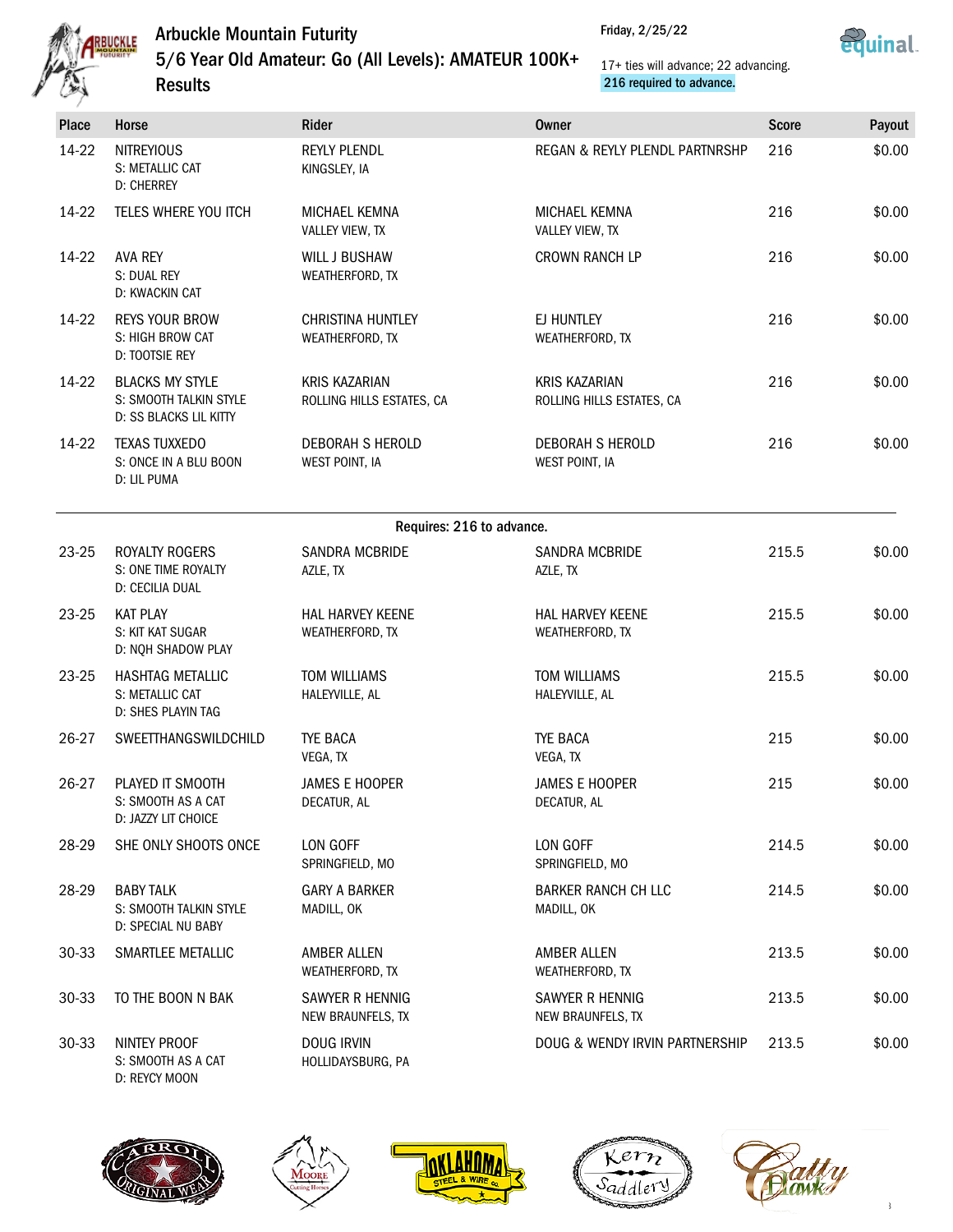

**Results** 

5/6 Year Old Amateur: Go (All Levels): AMATEUR 100K+



#### 17+ ties will advance; 22 advancing. 216 required to advance.

| Place | Horse                                                                     | Rider                                     | <b>Owner</b>                             | <b>Score</b> | Payout |
|-------|---------------------------------------------------------------------------|-------------------------------------------|------------------------------------------|--------------|--------|
| 30-33 | CHITACHITA BOONBOON<br>S: ONCE IN A BLU BOON<br><b>D: CHITA BLUE STAR</b> | <b>TRYSTAN CROW</b><br>DIMMITT, TX        | <b>TRYSTAN CROW</b><br>DIMMITT, TX       | 213.5        | \$0.00 |
| 34-37 | <b>LOOOW RIDER</b><br>S: METALLIC CAT<br>D: SWEET SHORTY LENA             | AMY JONES                                 | AMY JONES                                | 213          | \$0.00 |
| 34-37 | <b>JIMMY THE GENT</b><br>S: WOODY BE TUFF<br>D: SUEN YOU WILL SEE         | <b>BILL W CARTER</b><br>MOUNDS, OK        | <b>BILL &amp; JUDY CARTER TRUST</b>      | 213          | \$0.00 |
| 34-37 | <b>MC HAMMER TIME</b><br>S: METALLIC CAT<br><b>D: ONE SWEET SIS</b>       | <b>TYE BACA</b><br>VEGA, TX               | <b>TYE BACA</b><br>VEGA, TX              | 213          | \$0.00 |
| 34-37 | <b>BOONOS DIAS</b><br>S: ONCE IN A BLU BOON<br>D: ELSEWARE                | <b>ERIC VAN BOEKEL</b><br>MT ELGIN, ON    | VAN BOEKEL HOG FARMS                     | 213          | \$0.00 |
| 38-43 | STONECOLD BESSIE<br>S: ONCE IN A BLU BOON<br>D: LITTLE BESSIE BOON        | HAL HARVEY KEENE<br>WEATHERFORD, TX       | HAL HARVEY KEENE<br>WEATHERFORD, TX      | 212          | \$0.00 |
| 38-43 | <b>HELLASMOOTH</b><br>S: SMOOTH AS A CAT<br>D: ZEE DUALY                  | <b>JAMES E HOOPER</b><br>DECATUR, AL      | <b>JAMES E HOOPER</b><br>DECATUR, AL     | 212          | \$0.00 |
| 38-43 | ATHENA CAT A REY<br>S: CAT A REY<br>D: ATHENA NUFF                        | <b>DENNIS LEVERING</b><br>COTTONTOWN, TN  | <b>DENNIS LEVERING</b><br>COTTONTOWN, TN | 212          | \$0.00 |
| 38-43 | <b>METALLIC BOB</b><br>S: METALLIC CAT<br>D: BOB ACRE CD                  | TOM WATSON<br><b>OVERLAND PARK, KS</b>    | TOM WATSON<br>OVERLAND PARK, KS          | 212          | \$0.00 |
| 38-43 | <b>METALLIC TEASPOON</b><br>S: METALLIC CAT<br>D: SHESA SPOONFUL A FUN    | RALEY-MAE ZEBRAUSKAS<br>HICKORY CREEK, TX | <b>JODY RADOMSKE</b><br>WEATHERFORD, TX  | 212          | \$0.00 |
| 38-43 | <b>METTALIC BLACK MAGIC</b><br>S: METALLIC CAT<br>D: LITTLE BLACK BOON    | <b>JOHN F LINDSEY</b><br>OLYMPIA, WA      | <b>JOHN F LINDSEY</b><br>OLYMPIA, WA     | 212          | \$0.00 |
| 44    | <b>REDNECK HILLBILLIE</b>                                                 | MAKAYLA COWAN<br>ARDMORE, OK              | COWAN RANCH, INC.                        | 211.5        | \$0.00 |
| 45-50 | JUST U N ME BABY                                                          | <b>BOBBIE KAY DAVIS</b><br>TEMPLETON, CA  | <b>BOBBIE KAY DAVIS</b><br>TEMPLETON, CA | 211          | \$0.00 |
| 45-50 | <b>REYZIN EM RIGHT</b><br>S: REYZIN THE CASH<br>D: UNO MERMAID            | <b>MILTON GREESON</b><br>VICTORIA, TX     | <b>SARCO CREEK RANCH</b>                 | 211          | \$0.00 |
| 45-50 | MY BOON AND STARS<br>S: ONCE IN A BLU BOON<br>D: PLAYGUNS STAR            | <b>JIM HAWORTH</b><br>SOUTHWEST CITY, MO  | <b>JIM HAWORTH</b><br>SOUTHWEST CITY, MO | 211          | \$0.00 |
| 45-50 | <b>STETSSON</b>                                                           | RYLEIGH FERRIER<br>AUBREY, TX             | RYLEIGH FERRIER<br>AUBREY, TX            | 211          | \$0.00 |









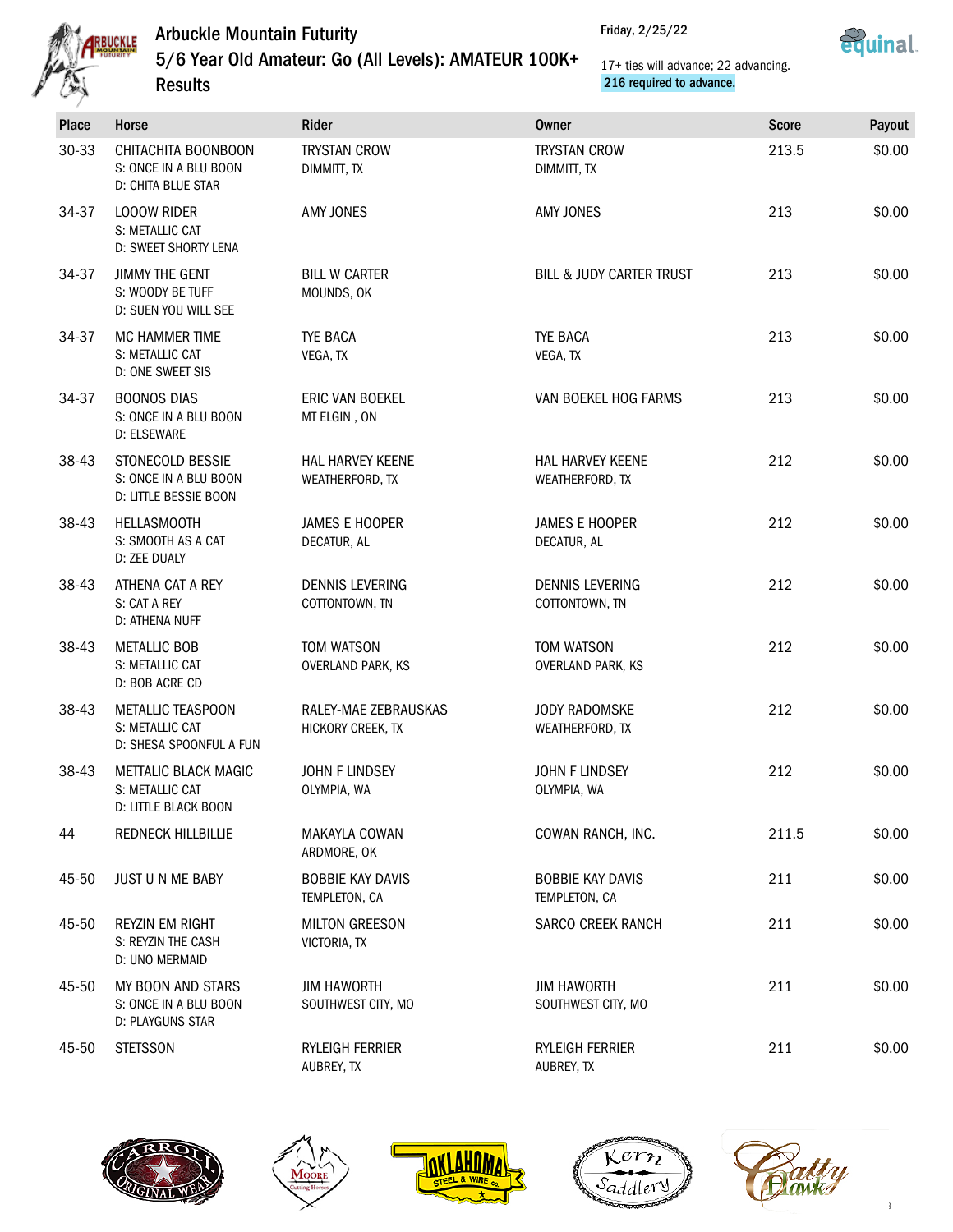

5/6 Year Old Amateur: Go (All Levels): AMATEUR 100K+



17+ ties will advance; 22 advancing. 216 required to advance.

|       | <b>Results</b>                                                       |                                              | 216 required to advance.                     |              |        |
|-------|----------------------------------------------------------------------|----------------------------------------------|----------------------------------------------|--------------|--------|
| Place | Horse                                                                | Rider                                        | <b>Owner</b>                                 | <b>Score</b> | Payout |
| 45-50 | <b>SUGAR REY BABE</b><br>S: KIT KAT SUGAR<br>D: ARC BELLEZZA         | SARA D ALLSTADT<br>DENTON, TX                | SARA D ALLSTADT<br>DENTON, TX                | 211          | \$0.00 |
| 45-50 | <b>MAN OF METAL</b><br>S: METALLIC CAT<br>D: DAINTYS KUAL KITTY      | TOM WATSON<br><b>OVERLAND PARK, KS</b>       | TOM WATSON<br><b>OVERLAND PARK, KS</b>       | 211          | \$0.00 |
| 51-52 | I LOVE GEORGE STREYT<br>S: DUAL SMART REY<br>D: ELSEWARE             | ERIC VAN BOEKEL<br>MT ELGIN, ON              | VAN BOEKEL HOG FARMS                         | 210          | \$0.00 |
| 51-52 | <b>TALKIN BOON</b><br>S: SMOOTH TALKIN STYLE<br>D: BOON SAN BABY     | <b>MARGOT HAZELL</b><br>WEATHERFORD, TX      | <b>MARGOT HAZELL INC</b>                     | 210          | \$0.00 |
| 53-54 | PRIME TIME DIVA                                                      | <b>MARY CROW</b><br>DIMMITT, TX              | <b>TRYSTAN CROW</b><br>DIMMITT, TX           | 207          | \$0.00 |
| 53-54 | KIT KAT PUSH BUTTON<br>S: KIT KAT SUGAR<br>D: PLAYBOYS PUSH BUTTON   | <b>BRENDA ALLEN</b><br>WEATHERFORD, TX       | <b>BRENDA ALLEN</b><br>WEATHERFORD, TX       | 207          | \$0.00 |
| 55    | <b>CATTYS PROMISE</b>                                                | <b>MARTHA MEENEN</b><br>ROGERS, AR           | <b>MARTHA MEENEN</b><br>ROGERS, AR           | 206          | \$0.00 |
| 56    | <b>PLAYTO</b><br>S: REY DUAL<br>D: TGI PLAYTIME                      | <b>CARROLL M YOUNG</b><br>DENNIS, TX         | CARROLLS CUTTING LLC                         | 205          | \$0.00 |
| 57    | LA DESTELLA<br>S: PURDY BOY FLASH<br>D: PEPTOS FANCY JEWEL           | JOHN F LINDSEY<br>OLYMPIA, WA                | JOHN F LINDSEY<br>OLYMPIA, WA                | 204          | \$0.00 |
| 58    | SPECIAL NU LADY<br>S: METALLIC CAT<br>D: NU I WOOD                   | <b>JANET TREFETHEN</b><br>NAPA, CA           | <b>CORKSCREW RANCH</b>                       | 203          | \$0.00 |
| 59    | SANNREY CATNIP SPICE<br>S: SANNMAN<br>D: SDP GRETCHENS REY           | <b>DAISY ALLEN</b><br>WEATHERFORD, TX        | <b>DAISY ALLEN</b><br>WEATHERFORD, TX        | 202          | \$0.00 |
| 60    | OLD TOWNE ROAD<br>S: DOCS STYLISH OAK<br>D: SPECIAL NU KITTY         | <b>MOLLY BELLEFEUILLE</b><br>WEATHERFORD, TX | <b>MOLLY BELLEFEUILLE</b><br>WEATHERFORD, TX | 195          | \$0.00 |
| 61    | HY ON THE HOG<br>S: HYDRIVE CAT<br>D: ELSEWARE                       | ERIC VAN BOEKEL<br>MT ELGIN, ON              | VAN BOEKEL HOG FARMS                         | 194          | \$0.00 |
| 62    | <b>HEAVY METAL FAITH</b><br>S: METALLIC CAT<br>D: FAITH IN YOUR MATE | <b>MICHAEL B TOWNSEND</b><br>EDMOND, OK      | <b>LAKESIDE RANCH</b>                        | 184          | \$0.00 |
| 63    | <b>BLU BOON CAT</b><br>S: ONCE IN A BLU BOON<br>D: DESIRES TO PLAY   | <b>MILTON GREESON</b><br>VICTORIA, TX        | <b>SARCO CREEK RANCH</b>                     | 180          | \$0.00 |
| 64-69 | WR THIS KITTY SMART<br>S: WR THIS CATS SMART<br>D: HYADUALIN DARLIN  | ELIZABETH PARA<br>OTHELLO, WA                | ELIZABETH PARA<br>OTHELLO, WA                | $\mathbf 0$  | \$0.00 |









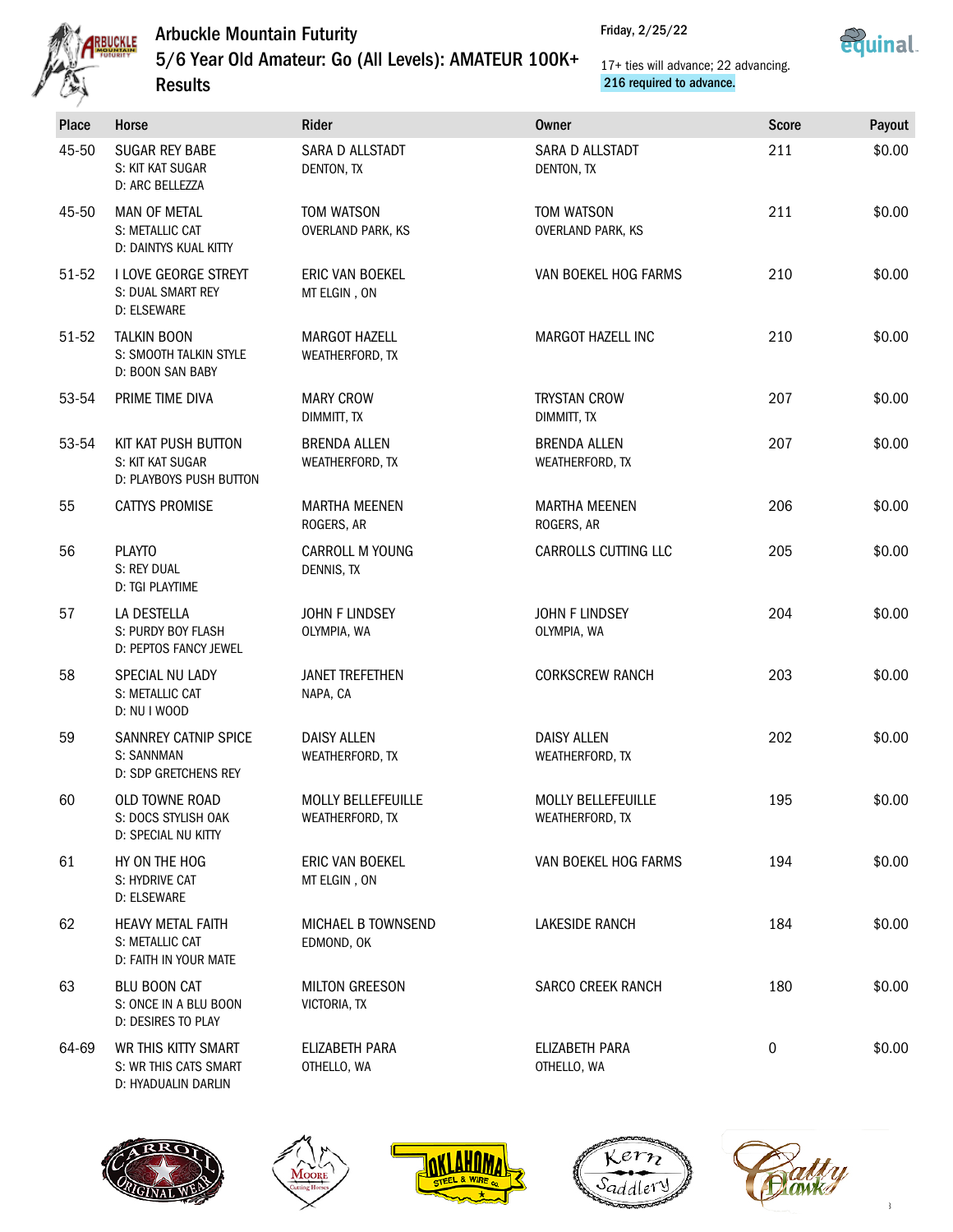

**Results** 

Friday, 2/25/22



5/6 Year Old Amateur: Go (All Levels): AMATEUR 100K+ 17+ ties will advance; 22 advancing. 216 required to advance.

| <b>Place</b> | Horse                                                                     | Rider                                         | Owner                                         | <b>Score</b> | Payout |
|--------------|---------------------------------------------------------------------------|-----------------------------------------------|-----------------------------------------------|--------------|--------|
| 64-69        | <b>CHATY CATTY</b><br>S: CATTY HAWK<br>D: VELVETS BEST SHOT               | <b>GREGORY S WILLIAMSON</b><br>FORT WORTH, TX | <b>GREGORY S WILLIAMSON</b><br>FORT WORTH, TX | $\mathbf 0$  | \$0.00 |
| 64-69        | <b>SOMETHINJUSTLIKETHIS</b><br>S: HIGH BROW CAT<br>D: PEPTOS STYLISH FOXY | LINCOLN CLIFTON<br>FORT WORTH, TX             | STAR C LAND & CATTLE CO LLC<br>PEIDMONT, OK   | $\mathbf 0$  | \$0.00 |
| 64-69        | LIL WHITE LIES<br>S: DUAL REY<br>D: BARETTA BOON                          | <b>HUNTER WILLIAMS</b><br>NOLAN, TX           | <b>HUNTER WILLIAMS</b><br>NOLAN, TX           | 0            | \$0.00 |
| 64-69        | <b>REYZN CATS</b><br>S: DUAL REY<br>D: CATS PEPTO STAR                    | <b>REGAN PLENDL</b><br>KINGSLEY, IA           | REGAN & REYLY PLENDL PARTNRSHP                | $\Omega$     | \$0.00 |
| 64-69        | CAT DEL REY<br>S: DUAL REY<br>D: DESIRES SOME CAT                         | ANN RITCHIE LOGAN<br>WICHITA, KS              | ANN RITCHIE LOGAN<br>WICHITA, KS              | 0            | \$0.00 |

Total Payout \$0.00









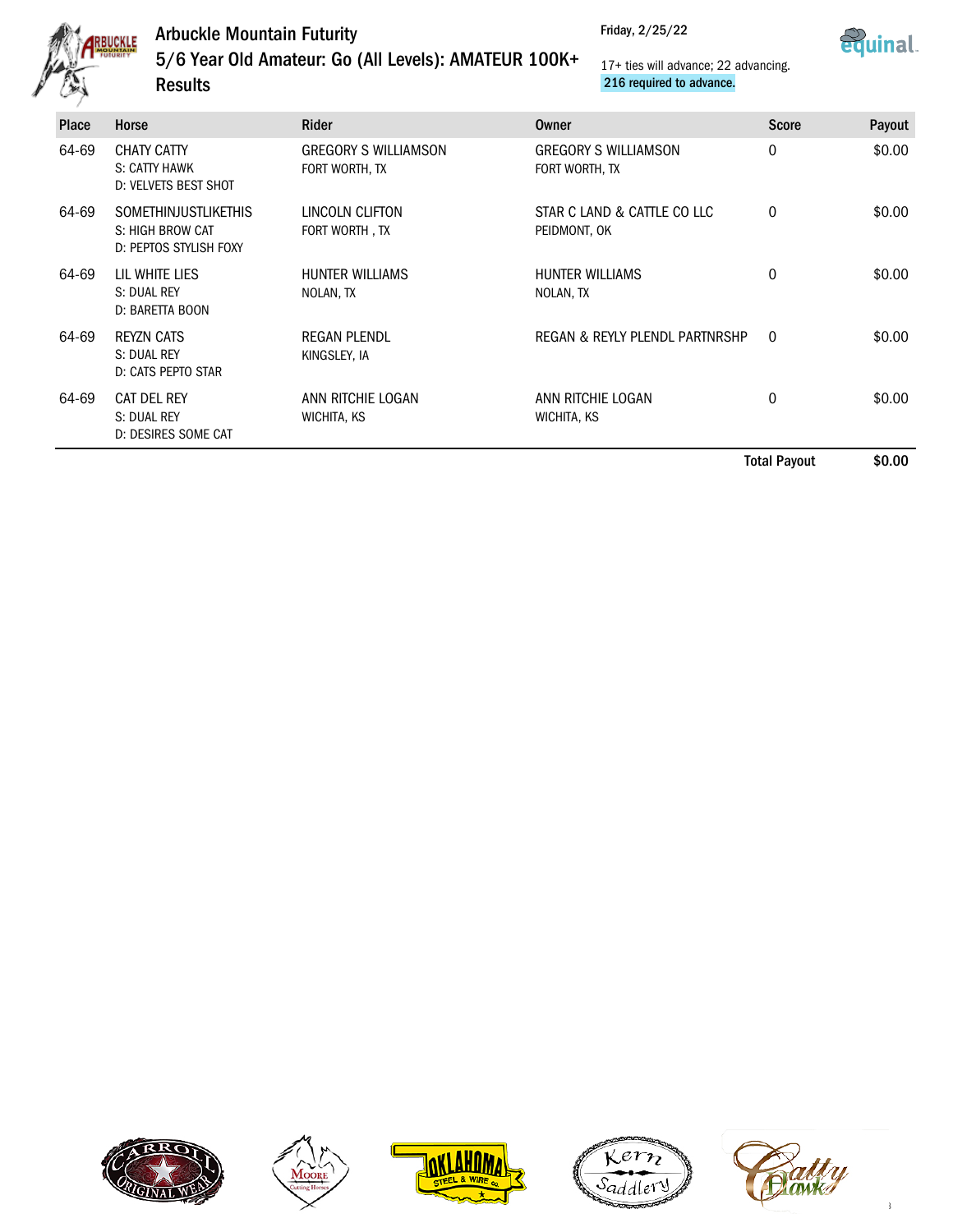

### Arbuckle Mountain Futurity 5/6 Year Old Amateur: Go (All Levels): INTERMEDIATE AM. Results

Friday, 2/25/22



15+ ties will advance. 216 required to advance.

|          | Horse<br><b>Place</b>                                                                          | Rider                                             | <b>Owner</b>                                      | <b>Score</b> | Payout |
|----------|------------------------------------------------------------------------------------------------|---------------------------------------------------|---------------------------------------------------|--------------|--------|
| $1 - 3$  | SMARTLEE METALLIC                                                                              | AMBER ALLEN<br>WEATHERFORD, TX                    | AMBER ALLEN<br>WEATHERFORD, TX                    | 218          | \$0.00 |
| $1-3$    | HANDLE ON RANDEL                                                                               | <b>MAKENZIE COWAN</b><br>ARDMORE, OK              | COWAN RANCH, INC.                                 | 218          | \$0.00 |
| $1-3$    | <b>SPEAK EASIE</b><br>S: SMOOTH TALKIN STYLE<br>D: SDP MISS CABA REY                           | <b>SHANNON G BARKER</b><br>MADILL, OK             | <b>BARKER RANCH CH LLC</b><br>MADILL, OK          | 218          | \$0.00 |
| 4        | <b>DORALEE</b>                                                                                 | <b>MAKAYLA PERRY</b><br>FOSTER, OK                | <b>BLAKE PERRY</b><br>FOSTER, OK                  | 217.5        | \$0.00 |
| $5 - 7$  | <b>MISS LILY REY</b><br>S: DUAL REY<br>D: MISS PEPTONSTILETTOS                                 | LIANA ERENBERG<br>SANTA YNEZ, CA                  | LIANA ERENBERG<br>SANTA YNEZ, CA                  | 217          | \$0.00 |
| $5 - 7$  | MY BOON AND STARS<br>S: ONCE IN A BLU BOON<br>D: PLAYGUNS STAR                                 | <b>JIM HAWORTH</b><br>SOUTHWEST CITY, MO          | <b>JIM HAWORTH</b><br>SOUTHWEST CITY, MO          | 217          | \$0.00 |
| $5 - 7$  | WISKEEMAKESMEFRISKEE<br>S: SMOOTH AS A CAT<br><b>D: JUSTA LIL FRECK</b>                        | <b>JENNIFER PINE</b><br>WEATHERFORD, TX           | <b>MARK PINE</b><br>WEATHERFORD, TX               | 217          | \$0.00 |
| $8 - 10$ | <b>NITELINGER</b><br>S: METALLIC CAT<br>D: AWESOME AUTUMN                                      | CHRIS STANFORD<br>WEATHERFORD, TX                 | STANFORD RANCH PERFORMANCE<br><b>HORSES</b>       | 216.5        | \$0.00 |
| $8 - 10$ | PRINCE OF CAT<br>S: SMOOTH AS A CAT<br>D: CALL ME QUEEN B                                      | ROB KUIPER<br>PERRIN, TX                          | ROB KUIPER<br>PERRIN, TX                          | 216.5        | \$0.00 |
| $8 - 10$ | PEACE BE STILL<br>S: METALLIC CAT<br>D: CD ROYAL JOYFUL                                        | <b>DENISE BENDELE</b><br>SAN ANTONIO, TX          | <b>DENISE BENDELE</b><br>SAN ANTONIO, TX          | 216.5        | \$0.00 |
|          | $11 - 15$<br>HY ON THE HOG<br>S: HYDRIVE CAT<br>D: ELSEWARE                                    | ERIC VAN BOEKEL<br>MT ELGIN, ON                   | VAN BOEKEL HOG FARMS                              | 216          | \$0.00 |
|          | ATHENA CAT A REY<br>11-15<br>S: CAT A REY<br>D: ATHENA NUFF                                    | <b>DENNIS LEVERING</b><br>COTTONTOWN, TN          | <b>DENNIS LEVERING</b><br>COTTONTOWN, TN          | 216          | \$0.00 |
|          | $11 - 15$<br><b>BLACKS MY STYLE</b><br>S: SMOOTH TALKIN STYLE<br><b>D: SS BLACKS LIL KITTY</b> | <b>KRIS KAZARIAN</b><br>ROLLING HILLS ESTATES, CA | <b>KRIS KAZARIAN</b><br>ROLLING HILLS ESTATES, CA | 216          | \$0.00 |
|          | $11 - 15$<br><b>LOOOW RIDER</b><br>S: METALLIC CAT<br>D: SWEET SHORTY LENA                     | AMY JONES<br>WEATHERFORD, TX                      | AMY JONES<br>WEATHERFORD, TX                      | 216          | \$0.00 |
|          | $11 - 15$<br>CAT DEL REY<br>S: DUAL REY<br>D: DESIRES SOME CAT                                 | ANN RITCHIE LOGAN<br>WICHITA, KS                  | ANN RITCHIE LOGAN<br>WICHITA, KS                  | 216          | \$0.00 |

Requires: 216 to advance.









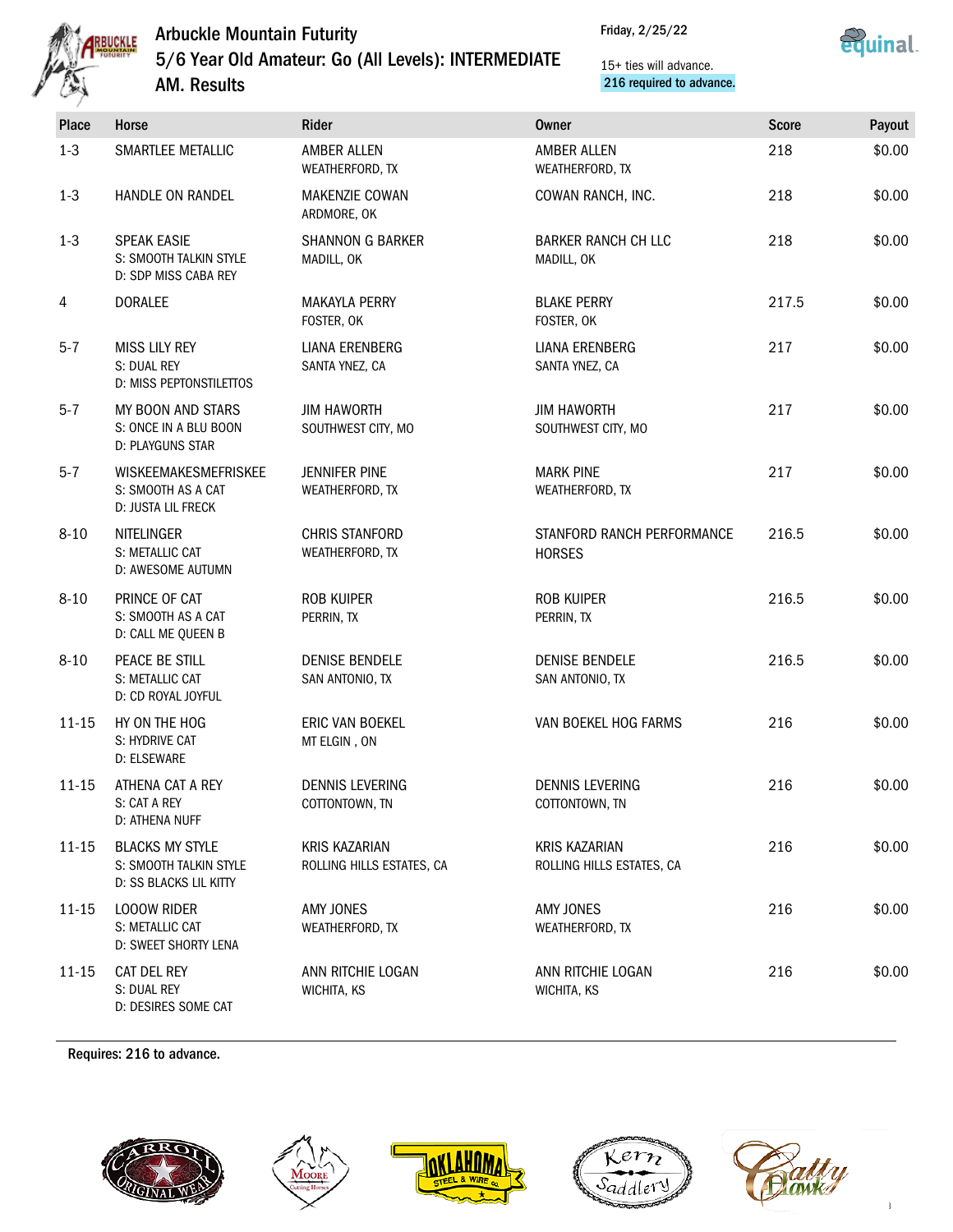

Friday, 2/25/22



5/6 Year Old Amateur: Go (All Levels): INTERMEDIATE

AM. Results

15+ ties will advance. 216 required to advance.

| <b>Place</b> | Horse                                                                     | Rider                                      | <b>Owner</b>                              | <b>Score</b> | Payout |
|--------------|---------------------------------------------------------------------------|--------------------------------------------|-------------------------------------------|--------------|--------|
| 16           | <b>KAT PLAY</b><br>S: KIT KAT SUGAR<br>D: NQH SHADOW PLAY                 | HAL HARVEY KEENE<br>WEATHERFORD, TX        | HAL HARVEY KEENE<br>WEATHERFORD, TX       | 215.5        | \$0.00 |
| 17-20        | SANNREY CATNIP SPICE<br>S: SANNMAN<br>D: SDP GRETCHENS REY                | <b>DAISY ALLEN</b><br>WEATHERFORD, TX      | <b>DAISY ALLEN</b><br>WEATHERFORD, TX     | 215          | \$0.00 |
| 17-20        | <b>RUBYS SMART REY</b><br>S: DUAL SMART REY<br>D: RUBY TUESDAY DNA        | <b>ROB KUIPER</b><br>PERRIN, TX            | <b>ROB KUIPER</b><br>PERRIN, TX           | 215          | \$0.00 |
| 17-20        | <b>CATTYS PROMISE</b>                                                     | <b>MARTHA MEENEN</b><br>ROGERS, AR         | <b>MARTHA MEENEN</b><br>ROGERS, AR        | 215          | \$0.00 |
| 17-20        | PLAYED IT SMOOTH<br>S: SMOOTH AS A CAT<br>D: JAZZY LIT CHOICE             | <b>JAMES E HOOPER</b><br>DECATUR, AL       | <b>JAMES E HOOPER</b><br>DECATUR, AL      | 215          | \$0.00 |
| $21-22$      | NINTEY PROOF<br>S: SMOOTH AS A CAT<br>D: REYCY MOON                       | <b>DOUG IRVIN</b><br>HOLLIDAYSBURG, PA     | DOUG & WENDY IRVIN PARTNERSHIP            | 214.5        | \$0.00 |
| $21-22$      | <b>YOUCATTOBEKIDDINGME</b><br>S: HIGH BROW CAT<br>D: MATES LITTLE COKETTE | <b>EVA BLANTON</b><br>DALLAS, TX           | <b>DARREN BLANTON</b><br>DALLAS, TX       | 214.5        | \$0.00 |
| 23           | <b>BOONOS DIAS</b><br>S: ONCE IN A BLU BOON<br>D: ELSEWARE                | ERIC VAN BOEKEL<br>MT ELGIN, ON            | VAN BOEKEL HOG FARMS                      | 213.5        | \$0.00 |
| 24           | PRIME TIME DIVA                                                           | <b>MARY CROW</b><br>DIMMITT, TX            | <b>TRYSTAN CROW</b><br>DIMMITT, TX        | 213          | \$0.00 |
| 25-32        | <b>METTALIC BLACK MAGIC</b><br>S: METALLIC CAT<br>D: LITTLE BLACK BOON    | JOHN F LINDSEY<br>OLYMPIA, WA              | JOHN F LINDSEY<br>OLYMPIA, WA             | 212          | \$0.00 |
| 25-32        | <b>MOMS DUAL REY</b><br>S: DUAL SMART REY<br>D: MOMS KITTY KITTY          | JANE MATTHEWS MANCUSO<br>PLANTERSVILLE, TX | JOHN STEPHEN MANCUSO<br>PLANTERSVILLE, TX | 212          | \$0.00 |
| 25-32        | WOODYS TUFF STUFF<br>S: WOODY BE TUFF<br>D: CR LITTLE CAT                 | <b>RICK THOMPSON</b><br>BRYAN, TX          | <b>RICK THOMPSON</b><br>BRYAN, TX         | 212          | \$0.00 |
| 25-32        | ROYALTY CAT RG<br>S: ONE TIME ROYALTY<br>D: SMART CAT MORIA               | AARON ROSE RUSSELL<br>EL RENO, OK          | AARON ROSE RUSSELL<br>EL RENO, OK         | 212          | \$0.00 |
| 25-32        | KIT KAT PUSH BUTTON<br>S: KIT KAT SUGAR<br>D: PLAYBOYS PUSH BUTTON        | <b>BRENDA ALLEN</b><br>WEATHERFORD, TX     | <b>BRENDA ALLEN</b><br>WEATHERFORD, TX    | 212          | \$0.00 |
| 25-32        | STONECOLD BESSIE<br>S: ONCE IN A BLU BOON<br>D: LITTLE BESSIE BOON        | HAL HARVEY KEENE<br>WEATHERFORD, TX        | HAL HARVEY KEENE<br>WEATHERFORD, TX       | 212          | \$0.00 |
| 25-32        | <b>CHEAP THRILLLS</b><br>S: STYLIN CAT                                    | <b>KEVIN SPEER</b><br>BILLINGS, MO         | <b>KEVIN SPEER</b><br>BILLINGS, MO        | 212          | \$0.00 |



D: SS BLACKS LIL KITTY







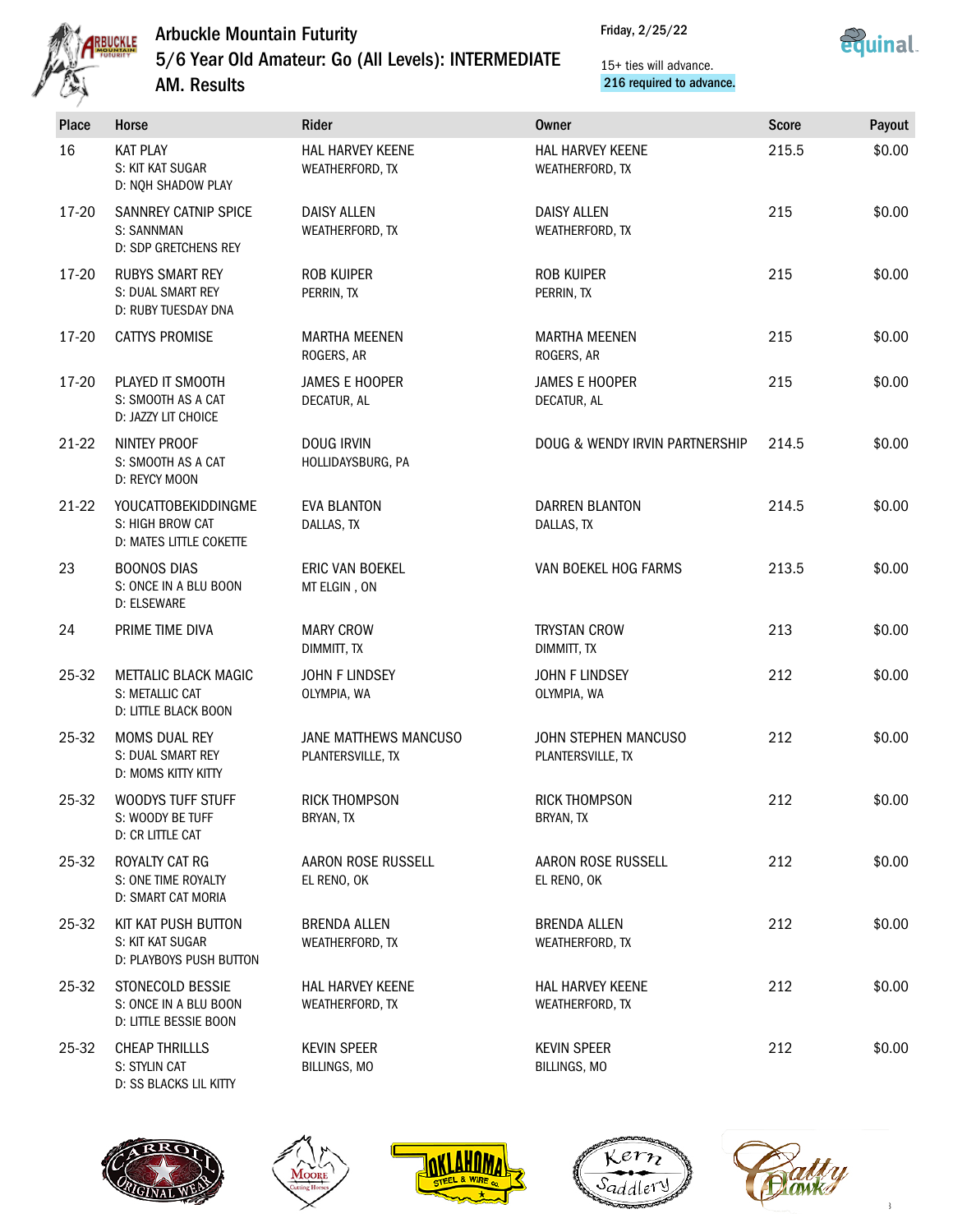

### Arbuckle Mountain Futurity 5/6 Year Old Amateur: Go (All Levels): INTERMEDIATE

Friday, 2/25/22



15+ ties will advance. 216 required to advance.

| 笈     | <b>AM. Results</b>                                                     | 216 required to advance.                      |                                              |              |        |  |
|-------|------------------------------------------------------------------------|-----------------------------------------------|----------------------------------------------|--------------|--------|--|
| Place | Horse                                                                  | Rider                                         | <b>Owner</b>                                 | <b>Score</b> | Payout |  |
| 25-32 | <b>HELLASMOOTH</b><br>S: SMOOTH AS A CAT<br>D: ZEE DUALY               | <b>JAMES E HOOPER</b><br>DECATUR, AL          | <b>JAMES E HOOPER</b><br>DECATUR, AL         | 212          | \$0.00 |  |
| 33-35 | CATS SPECIAL NITE<br>S: HIGH BROW CAT<br>D: ARC SPECIALENA             | DAWN JONAS<br>WEATHERFORD, TX                 | STORMY CUTTING AND CATTLE RANCH              | 211          | \$0.00 |  |
| 33-35 | <b>SUGAR REY BABE</b><br>S: KIT KAT SUGAR<br>D: ARC BELLEZZA           | SARA D ALLSTADT<br>DENTON, TX                 | SARA D ALLSTADT<br>DENTON, TX                | 211          | \$0.00 |  |
| 33-35 | A LIL MOORE STYLE<br>S: STYLIN CAT<br>D: SCOOT A LIL CLOSER            | <b>CARLEE FARRELL</b><br>NEWCASTLE, OK        | <b>CARLEE FARRELL</b><br>NEWCASTLE, OK       | 211          | \$0.00 |  |
| 36    | <b>REYZIN THE HOUSE</b><br>S: REYZIN THE CASH<br>D: DUALLYS SMART LENA | SHERI KUEHNY<br>ELMORE CITY, OK               | SHERI KUEHNY<br>ELMORE CITY, OK              | 210          | \$0.00 |  |
| 37-38 | METALLIC TEASPOON<br>S: METALLIC CAT<br>D: SHESA SPOONFUL A FUN        | RALEY-MAE ZEBRAUSKAS<br>HICKORY CREEK, TX     | <b>JODY RADOMSKE</b><br>WEATHERFORD, TX      | 209          | \$0.00 |  |
| 37-38 | <b>METALLIC BOB</b><br>S: METALLIC CAT<br>D: BOB ACRE CD               | TOM WATSON<br><b>OVERLAND PARK, KS</b>        | TOM WATSON<br><b>OVERLAND PARK, KS</b>       | 209          | \$0.00 |  |
| 39    | <b>GAMBLING GAME</b><br>S: HIGH BROW CD<br>D: FMR DOUBLE THE PEPTO     | <b>RICK THOMPSON</b><br>BRYAN, TX             | <b>RICK THOMPSON</b><br>BRYAN, TX            | 208          | \$0.00 |  |
| 40-41 | <b>DULCES SMART REY</b>                                                | <b>MARVIN D MOSER</b><br>LEON, KS             | <b>MARVIN D MOSER</b><br>LEON, KS            | 207          | \$0.00 |  |
| 40-41 | SKILZ TO PAYTHE BILZ                                                   | <b>BRAYDEN WOODS</b><br>DECATUR, TX           | CIRCLE W CATTLE CO<br>DECATUR, TX            | 207          | \$0.00 |  |
| 42    | <b>UNAPOLOGETIC</b><br>S: BET HESA CAT<br>D: LILA REY                  | SHERI KUEHNY<br>ELMORE CITY, OK               | <b>BRENT KUEHNY</b><br>ELMORE CITY, OK       | 205          | \$0.00 |  |
| 43    | LA DESTELLA<br>S: PURDY BOY FLASH<br>D: PEPTOS FANCY JEWEL             | JOHN F LINDSEY<br>OLYMPIA, WA                 | <b>JOHN F LINDSEY</b><br>OLYMPIA, WA         | 198          | \$0.00 |  |
| 44-45 | OLD TOWNE ROAD<br>S: DOCS STYLISH OAK<br>D: SPECIAL NU KITTY           | <b>MOLLY BELLEFEUILLE</b><br>WEATHERFORD, TX  | <b>MOLLY BELLEFEUILLE</b><br>WEATHERFORD, TX | 195          | \$0.00 |  |
| 44-45 | <b>WEST END CAT</b><br>S: SMOOTH AS A CAT<br>D: REYS DESIRE            | <b>WAYNE ERICKSON</b><br>DRIPPING SPRINGS, TX | SWEET BLESSINGS RANCH, LLC                   | 195          | \$0.00 |  |
| 46-47 | MAN OF METAL<br>S: METALLIC CAT<br>D: DAINTYS KUAL KITTY               | TOM WATSON<br>OVERLAND PARK, KS               | TOM WATSON<br>OVERLAND PARK, KS              | 193          | \$0.00 |  |
| 46-47 | JUST U N ME BABY                                                       | <b>BOBBIE KAY DAVIS</b><br>TEMPLETON, CA      | <b>BOBBIE KAY DAVIS</b><br>TEMPLETON, CA     | 193          | \$0.00 |  |









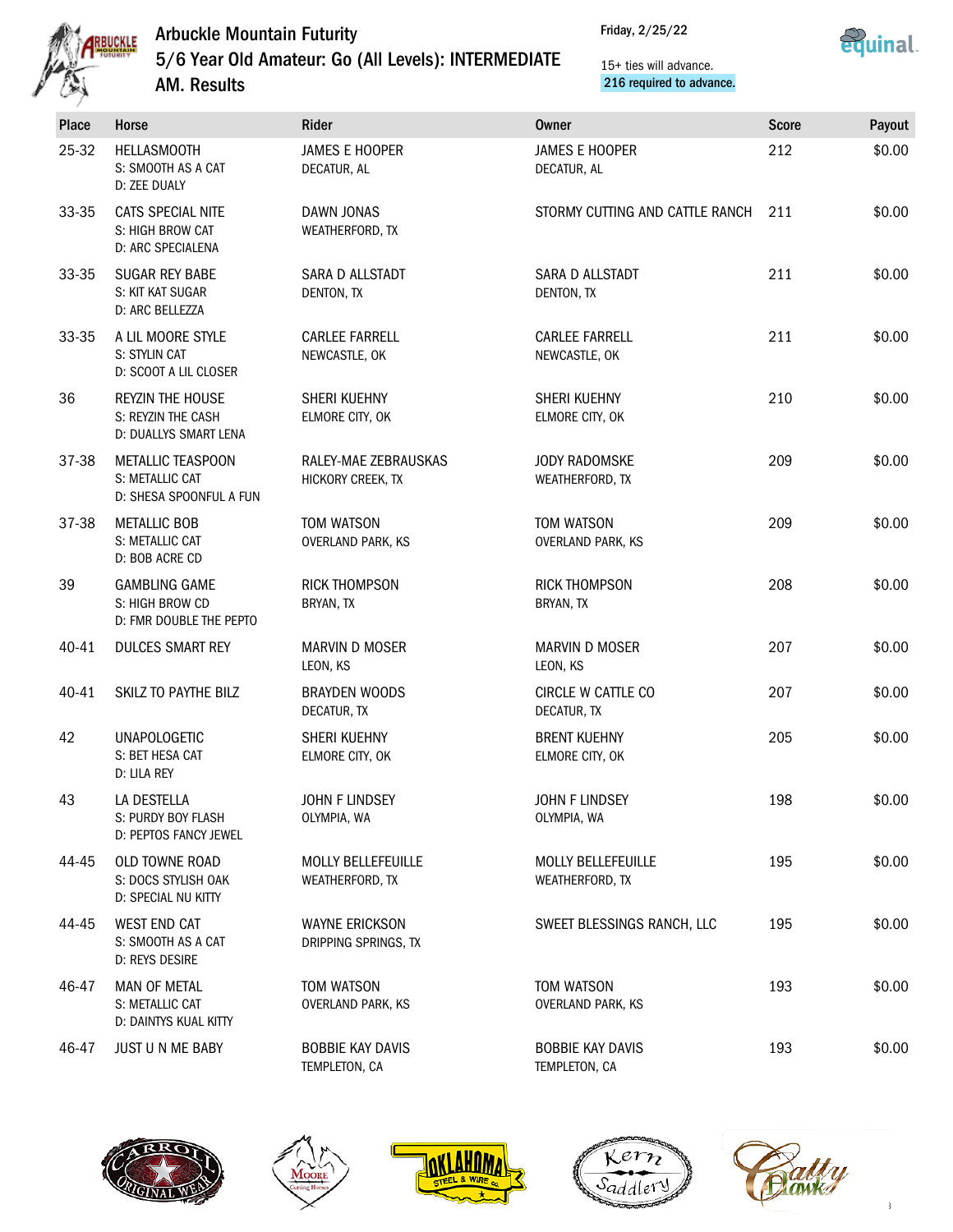

Friday, 2/25/22



5/6 Year Old Amateur: Go (All Levels): INTERMEDIATE

AM. Results

15+ ties will advance. 216 required to advance.

| Place | <b>Horse</b>                                                        | Rider                                 | <b>Owner</b>                          | <b>Score</b> | Payout |
|-------|---------------------------------------------------------------------|---------------------------------------|---------------------------------------|--------------|--------|
| 48    | BLU AINT MY COLOR<br>S: ONCE IN A BLU BOON<br>D: SMOOTH AS A TWIST  | <b>MARK CHANNER</b><br>MISOULA, MT    | HE REINS QUARTER HORSES INC           | 192          | \$0.00 |
| 49    | PRF EXCEED<br>S: METALLIC CAT<br>D: PRF REYS GINGERPUNCH            | <b>DAVE SHEEN</b><br><b>BANGS, TX</b> | <b>DAVE SHEEN</b><br><b>BANGS, TX</b> | 183          | \$0.00 |
| 50    | <b>REYZIN EM RIGHT</b><br>S: REYZIN THE CASH<br>D: UNO MERMAID      | <b>MILTON GREESON</b><br>VICTORIA, TX | <b>SARCO CREEK RANCH</b>              | 124          | \$0.00 |
| 51-59 | <b>BLU BOON CAT</b><br>S: ONCE IN A BLU BOON<br>D: DESIRES TO PLAY  | <b>MILTON GREESON</b><br>VICTORIA, TX | <b>SARCO CREEK RANCH</b>              | 0            | \$0.00 |
| 51-59 | WR THIS KITTY SMART<br>S: WR THIS CATS SMART<br>D: HYADUALIN DARLIN | ELIZABETH PARA<br>OTHELLO, WA         | ELIZABETH PARA<br>OTHELLO, WA         | 0            | \$0.00 |
| 51-59 | <b>STETSSON</b>                                                     | <b>RYLEIGH FERRIER</b><br>AUBREY, TX  | <b>RYLEIGH FERRIER</b><br>AUBREY, TX  | 0            | \$0.00 |
| 51-59 | CHITACHITA BOONBOON<br>S: ONCE IN A BLU BOON<br>D: CHITA BLUE STAR  | <b>TRYSTAN CROW</b><br>DIMMITT, TX    | <b>TRYSTAN CROW</b><br>DIMMITT, TX    | 0            | \$0.00 |
| 51-59 | TO THE BOON N BAK                                                   | SAWYER R HENNIG<br>NEW BRAUNFELS, TX  | SAWYER R HENNIG<br>NEW BRAUNFELS, TX  | 0            | \$0.00 |
| 51-59 | SPECIAL NU LADY<br>S: METALLIC CAT<br>D: NU I WOOD                  | <b>JANET TREFETHEN</b><br>NAPA, CA    | <b>CORKSCREW RANCH</b>                | 0            | \$0.00 |
| 51-59 | <b>JIMMY THE GENT</b><br>S: WOODY BE TUFF<br>D: SUEN YOU WILL SEE   | <b>BILL W CARTER</b><br>MOUNDS, OK    | <b>BILL &amp; JUDY CARTER TRUST</b>   | 0            | \$0.00 |
| 51-59 | SHE ONLY SHOOTS ONCE                                                | LON GOFF<br>SPRINGFIELD, MO           | LON GOFF<br>SPRINGFIELD, MO           | 0            | \$0.00 |
| 51-59 | I LOVE GEORGE STREYT<br>S: DUAL SMART REY<br>D: ELSEWARE            | ERIC VAN BOEKEL<br>MT ELGIN, ON       | VAN BOEKEL HOG FARMS                  | 0            | \$0.00 |
|       |                                                                     |                                       |                                       | Total Dovent | ቀስ ሰስ  |

Total Payout \$0.00









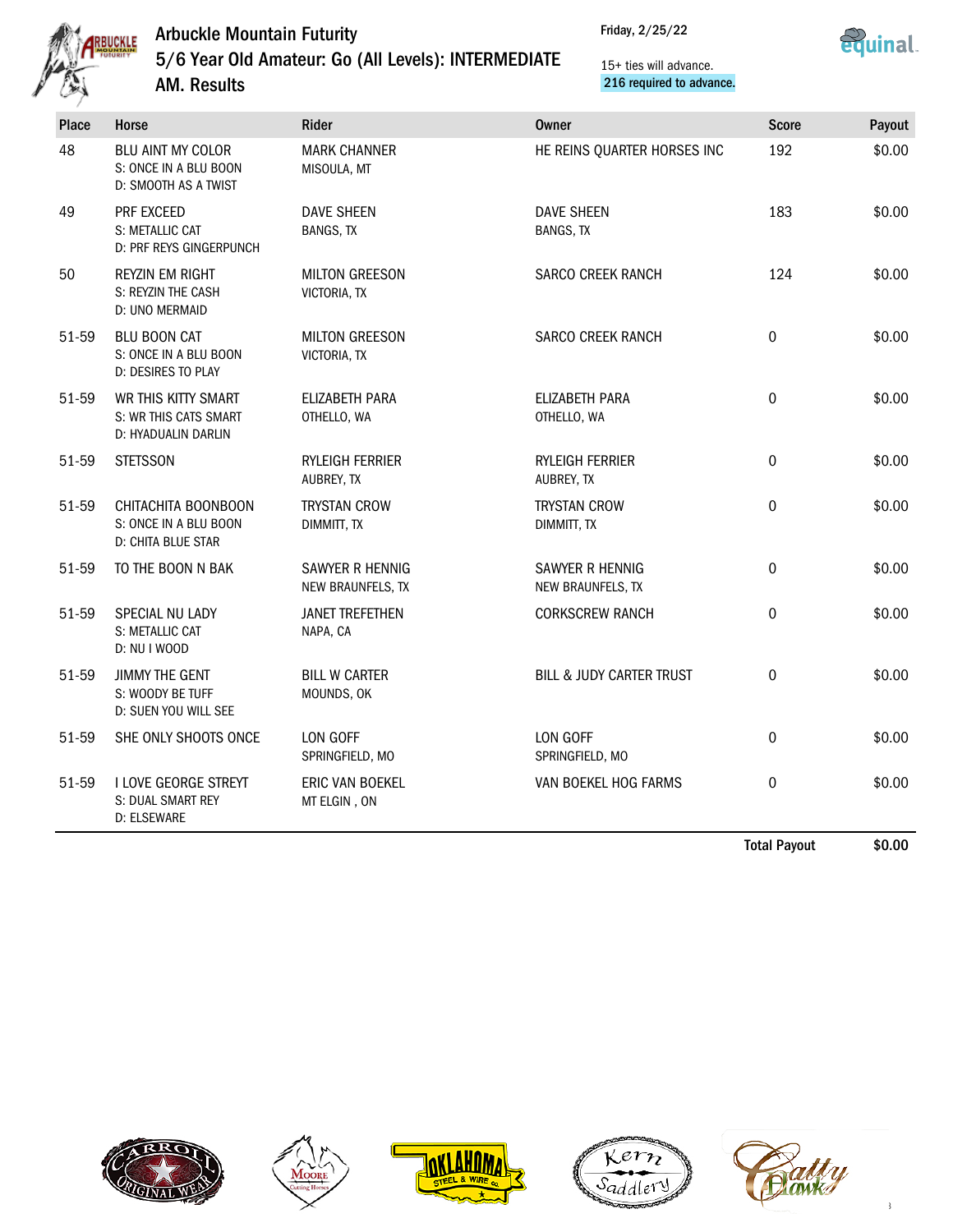

Results

# Arbuckle Mountain Futurity 5/6 Year Old Amateur: Go (All Levels): LIMITED AM.

Friday, 2/25/22 \$1,500.00 added Paying 4 places



| <b>Place</b>   | <b>Horse</b>                                                                      | Rider                                             | <b>Owner</b>                                      | <b>Score</b>     | Payout     |
|----------------|-----------------------------------------------------------------------------------|---------------------------------------------------|---------------------------------------------------|------------------|------------|
| $\mathbf{1}$   | <b>BLACKS MY STYLE</b><br>S: SMOOTH TALKIN STYLE<br><b>D: SS BLACKS LIL KITTY</b> | <b>KRIS KAZARIAN</b><br>ROLLING HILLS ESTATES, CA | <b>KRIS KAZARIAN</b><br>ROLLING HILLS ESTATES, CA | 216              | \$2,579.20 |
| 2              | YOUCATTOBEKIDDINGME<br>S: HIGH BROW CAT<br>D: MATES LITTLE COKETTE                | <b>EVA BLANTON</b><br>DALLAS, TX                  | <b>DARREN BLANTON</b><br>DALLAS, TX               | 214.5            | \$1,934.40 |
| 3              | CAMO<br>S: LIGHT N LENA<br>D: SHESA SMOOTH PEPTO                                  | PAM JEAN CROUCH<br>POOLVILLE, TX                  | PAM JEAN CROUCH<br>POOLVILLE, TX                  | 214              | \$1,289.60 |
| 4              | PRIME TIME DIVA                                                                   | <b>MARY CROW</b><br>DIMMITT, TX                   | <b>TRYSTAN CROW</b><br>DIMMITT, TX                | 213              | \$644.80   |
| 5              | <b>BLU AINT MY COLOR</b><br>S: ONCE IN A BLU BOON<br>D: SMOOTH AS A TWIST         | <b>MARK CHANNER</b><br>MISOULA, MT                | HE REINS QUARTER HORSES INC                       | 212              | \$0.00     |
| 6              | SANNDEE CAT PEPTO<br>S: SANNMAN<br>D: SWISS CAT PEPTO                             | KRISTI JO BLOCK<br>SPICER, MN                     | <b>KRISTI JO BLOCK</b><br>SPICER, MN              | 209              | \$0.00     |
| $\overline{7}$ | <b>SUGAR REY BABE</b><br>S: KIT KAT SUGAR<br>D: ARC BELLEZZA                      | SARA D ALLSTADT<br>DENTON, TX                     | SARA D ALLSTADT<br>DENTON, TX                     | 206              | \$0.00     |
| $8-9$          | HES THE WRIGHT CHOICE<br>S: HES WRIGHT ON<br>D:                                   | <b>GLENN M KAPLAN</b><br>SULPHUR, OK              | SANDY M KAPLAN<br>SULPHUR, OK                     | 205              | \$0.00     |
| $8-9$          | SHEZ LOOKIN CATTY<br>S: CATTY HAWK<br>D: HERES LOOKIN AT YOU                      | JOHN W COFFEY<br>MARIETTA, OK                     | KAT COFFEE                                        | 205              | \$0.00     |
| 10             | CATS SPECIAL NITE<br>S: HIGH BROW CAT<br><b>D: ARC SPECIALENA</b>                 | DAWN JONAS<br>WEATHERFORD, TX                     | STORMY CUTTING AND CATTLE RANCH                   | 203              | \$0.00     |
| $11 - 12$      | OLD TOWNE ROAD<br>S: DOCS STYLISH OAK<br>D: SPECIAL NU KITTY                      | <b>MOLLY BELLEFEUILLE</b><br>WEATHERFORD, TX      | MOLLY BELLEFEUILLE<br>WEATHERFORD, TX             | 195              | \$0.00     |
| $11 - 12$      | FAITH IN MY SANCHICK                                                              | DAVID WOOD<br>BIG CABIN, OK                       | DAVID WOOD<br>BIG CABIN, OK                       | 195              | \$0.00     |
| 13             | <b>WEST END CAT</b><br>S: SMOOTH AS A CAT<br>D: REYS DESIRE                       | <b>WAYNE ERICKSON</b><br>DRIPPING SPRINGS, TX     | SWEET BLESSINGS RANCH, LLC                        | 180              | \$0.00     |
| 14-17          | <b>CHEAP THRILLLS</b><br>S: STYLIN CAT<br>D: SS BLACKS LIL KITTY                  | <b>KEVIN SPEER</b><br>BILLINGS, MO                | <b>KEVIN SPEER</b><br><b>BILLINGS, MT</b>         | $\boldsymbol{0}$ | \$0.00     |
| 14-17          | <b>BET SHEZA PISTOL</b>                                                           | KATHERINE J COFFEY<br>MARIETTA, OK                | KATHERINE J COFFEY<br>MARIETTA, OK                | $\boldsymbol{0}$ | \$0.00     |
| $14 - 17$      | SKILZ TO PAYTHE BILZ                                                              | <b>BRAYDEN WOODS</b><br>DECATUR, TX               | CIRCLE W CATTLE CO<br>DECATUR, TX                 | $\boldsymbol{0}$ | \$0.00     |









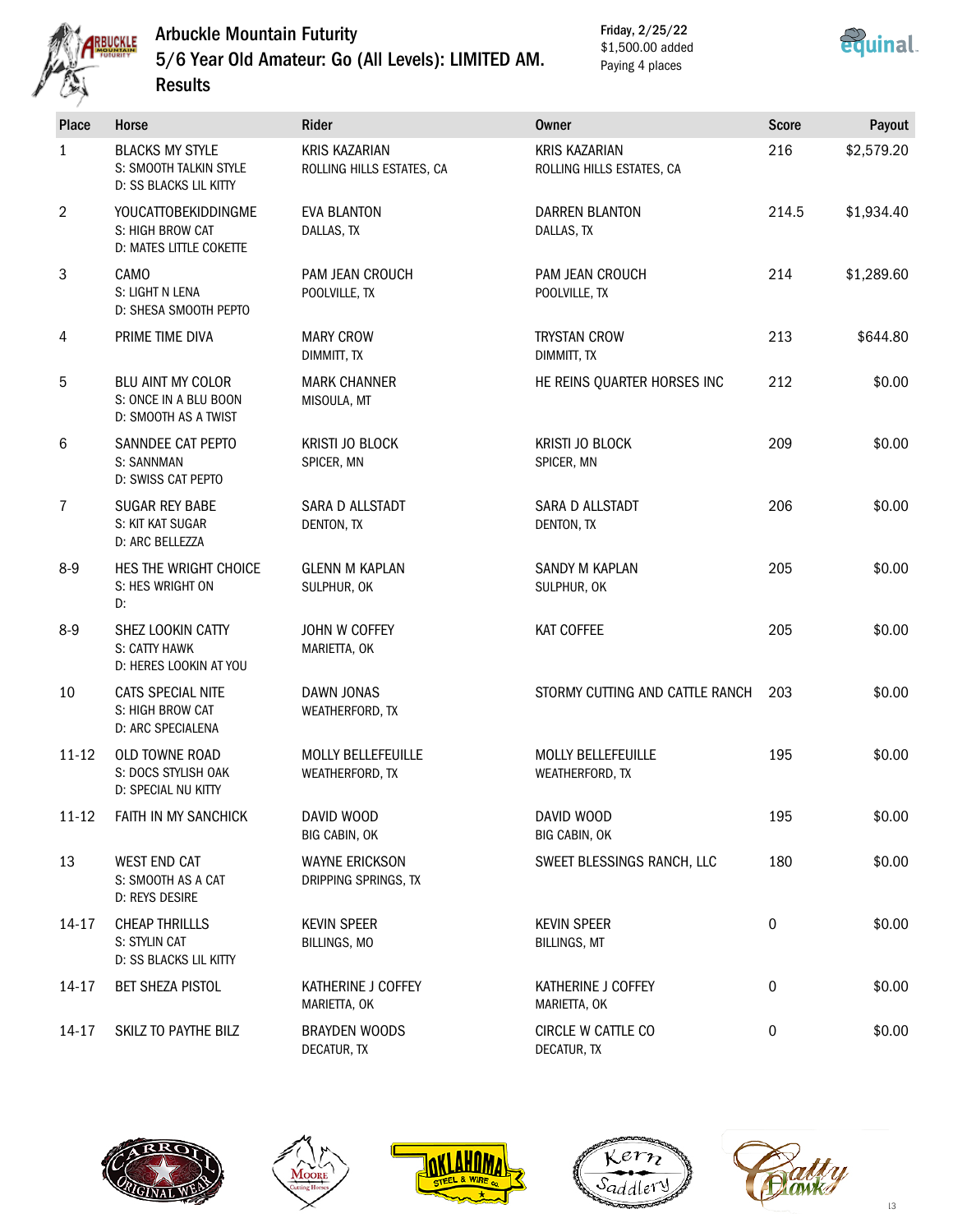

### Arbuckle Mountain Futurity 5/6 Year Old Amateur: Go (All Levels): LIMITED AM. **Results**

Friday, 2/25/22 \$1,500.00 added Paying 4 places



| <b>Place</b> | Horse                                                              | Rider                              | Owner                              | <b>Score</b> | <b>Pavout</b> |
|--------------|--------------------------------------------------------------------|------------------------------------|------------------------------------|--------------|---------------|
| 14-17        | CHITACHITA BOONBOON<br>S: ONCE IN A BLU BOON<br>D: CHITA BLUE STAR | <b>TRYSTAN CROW</b><br>DIMMITT. TX | <b>TRYSTAN CROW</b><br>DIMMITT. TX |              | \$0.00        |

Total Payout \$6,448.00









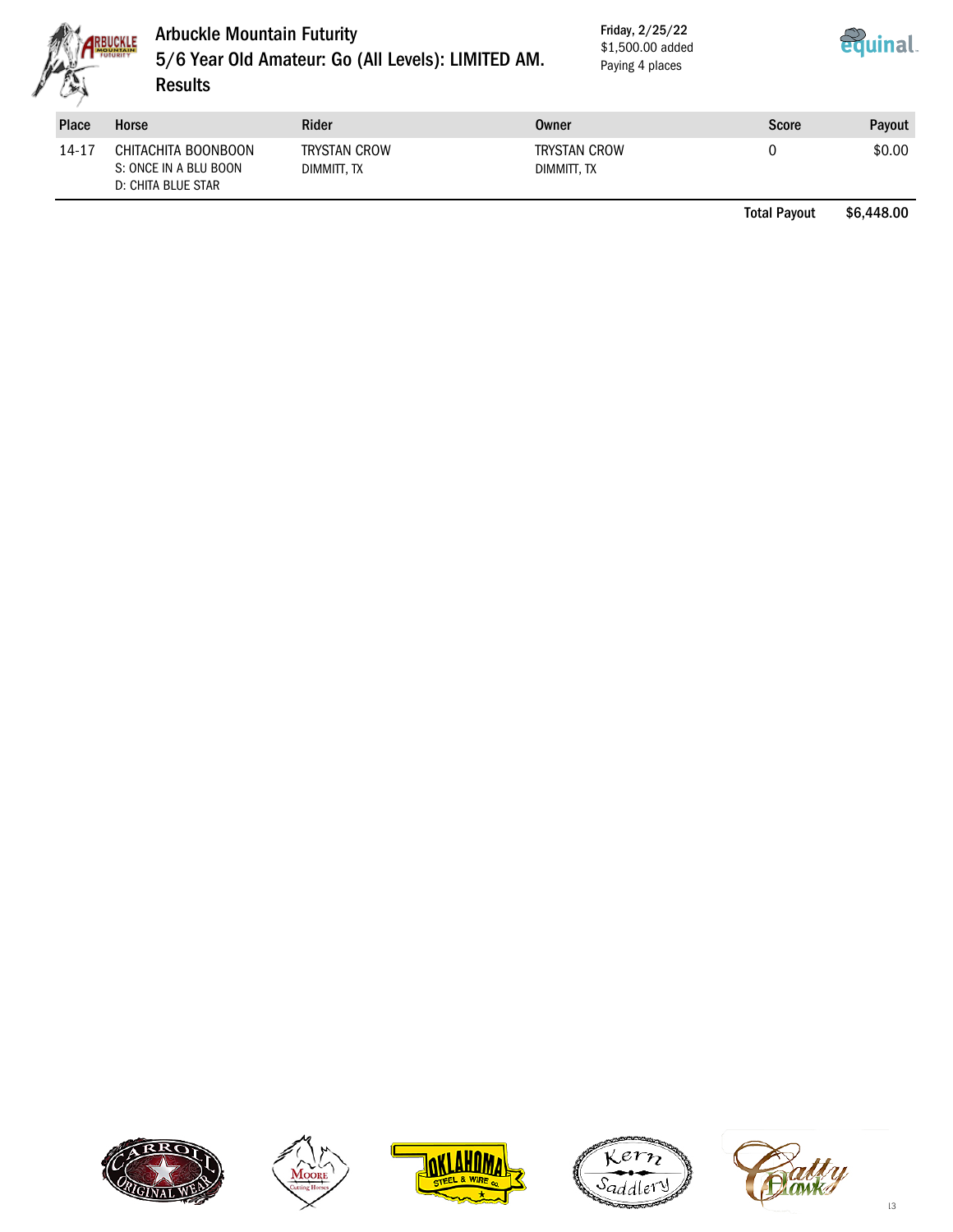

#### Arbuckle Mountain Futurity Friday, 2/25/22 Paying 1 place



|  | 5/6 Year Old Amateur: Go (All Levels): Ltd. Senior Results |  |
|--|------------------------------------------------------------|--|
|--|------------------------------------------------------------|--|

| <b>Place</b> | Horse                                                      | Rider                                | Owner                            | <b>Score</b> | Payout   |
|--------------|------------------------------------------------------------|--------------------------------------|----------------------------------|--------------|----------|
|              | CAMO<br>S: LIGHT N LENA<br>D: SHESA SMOOTH PEPTO           | PAM JEAN CROUCH<br>POOLVILLE, TX     | PAM JEAN CROUCH<br>POOLVILLE, TX | 214          | \$661.50 |
| 2            | HES THE WRIGHT CHOICE<br>S: HES WRIGHT ON<br>D:            | <b>GLENN M KAPLAN</b><br>SULPHUR, OK | SANDY M KAPLAN<br>SULPHUR, OK    | 205          | \$0.00   |
| 3            | CATS SPECIAL NITE<br>S: HIGH BROW CAT<br>D: ARC SPECIALENA | DAWN JONAS<br>WEATHERFORD, TX        | STORMY CUTTING AND CATTLE RANCH  | 203          | \$0.00   |

Total Payout \$661.50